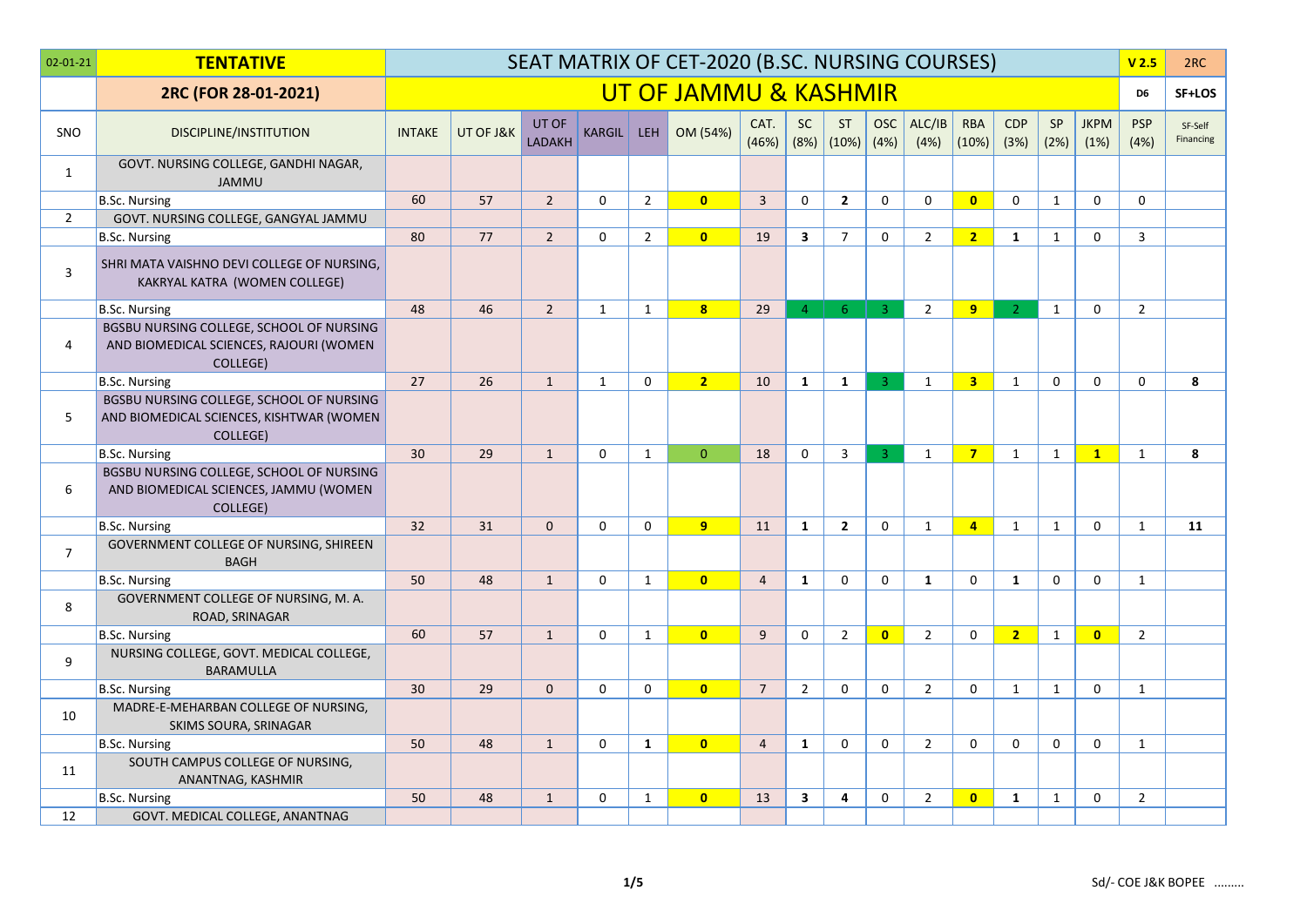|                | B.Sc. Nursing                                                                   | 30   | 29   | $\mathbf{1}$ | $\Omega$       | $\mathbf{1}$ | $\Omega$       | $\overline{5}$ | $\mathbf 0$         | $\mathbf{1}$ | $\mathbf 0$  | $\mathbf{1}$ | $\Omega$       | $\Omega$     | $\mathbf{1}$        | $\mathbf{0}$ | $\overline{2}$ |                |
|----------------|---------------------------------------------------------------------------------|------|------|--------------|----------------|--------------|----------------|----------------|---------------------|--------------|--------------|--------------|----------------|--------------|---------------------|--------------|----------------|----------------|
| 13             | SYED MANTAUQUI COLLEGE OF NURSING,                                              |      |      |              |                |              |                |                |                     |              |              |              |                |              |                     |              |                |                |
|                | AWANTIPORA, PULWAMA, KASHMIR                                                    |      |      |              |                |              |                |                |                     |              |              |              |                |              |                     |              |                |                |
|                | B.Sc. Nursing                                                                   | 30   | 29   | $\mathbf{1}$ | $\mathbf 0$    | $\mathbf{1}$ | $\overline{0}$ | 9              | $\overline{2}$      | 3            | $\mathbf 0$  | $\mathbf{1}$ | $\overline{0}$ | $\mathbf{1}$ | $\mathbf{1}$        | $\mathbf 0$  | $\mathbf{1}$   | 2 <sup>7</sup> |
| 14             | ALAMDAAR COLLEGE OF NURSING AND MEDICAL<br>TECHNOLOGY, CHARI-E-SHARIEF          |      |      |              |                |              |                |                |                     |              |              |              |                |              |                     |              |                |                |
|                | B.Sc. Nursing                                                                   | 30   | 29   | $\mathbf{1}$ | $\mathbf{1}$   | $\mathbf 0$  | $\mathbf{0}$   | 8              | $\overline{2}$      | 3            | $\mathbf{0}$ | $\mathbf{1}$ | $\mathbf{0}$   | $\mathbf{1}$ | $\mathbf 0$         | $\mathbf{0}$ | $\mathbf{1}$   | 7 <sup>7</sup> |
|                | <b>J&amp;K TOTAL (GOVT.)</b>                                                    | 607  | 583  | 15           | $\overline{3}$ | 12           | 19             | 149            | 20                  | 34           | 9            | 19           | 25             | 13           | 10                  | $\mathbf{1}$ | 18             | 36             |
| $\mathbf{1}$   | RAJIV GANDHI COLLEGE OF NURSING, CHAK<br>BHALWAL, JAMMU                         |      |      |              |                |              |                |                |                     |              |              |              |                |              |                     |              |                |                |
|                | <b>B.Sc. Nursing</b>                                                            | 80   | 80   | $\mathbf{0}$ | $\mathbf 0$    | $\mathbf 0$  | 66             | $\mathbf{0}$   | $\mathbf 0$         | $\mathbf 0$  | $\mathbf 0$  | $\mathbf 0$  | $\mathbf 0$    | $\mathbf 0$  | $\mathbf 0$         | $\mathbf 0$  | $\mathbf 0$    |                |
| $\overline{2}$ | BEE ENN COLLEGE OF NURSING, CHAK BHALWAL,<br><b>JAMMU</b>                       |      |      |              |                |              |                |                |                     |              |              |              |                |              |                     |              |                |                |
|                | B.Sc. Nursing                                                                   | 80   | 80   | $\mathbf 0$  | $\mathbf 0$    | $\mathbf 0$  | 63             | $\mathbf{0}$   | 0                   | $\mathbf 0$  | $\mathbf 0$  | $\mathbf{0}$ | $\Omega$       | $\mathbf 0$  | $\mathbf 0$         | $\mathbf 0$  | $\mathbf 0$    |                |
| 3              | STEPHEN COLLEGE OF NURSING, MIRAN SAHIB,<br><b>JAMMU</b>                        |      |      |              |                |              |                |                |                     |              |              |              |                |              |                     |              |                |                |
|                | B.Sc. Nursing                                                                   | 80   | 80   | $\mathbf 0$  | $\mathbf 0$    | $\mathbf 0$  | 50             | $\mathbf{0}$   | $\mathsf{O}\xspace$ | $\mathbf 0$  | $\mathbf 0$  | $\mathbf 0$  | $\mathbf 0$    | $\mathbf 0$  | $\mathsf{O}\xspace$ | $\mathbf 0$  | $\mathbf 0$    |                |
| 4              | BIBI HALIMA COLLEGE OF NURSING & MEDICAL<br><b>TECHNOLOGY, SRINAGAR</b>         |      |      |              |                |              |                |                |                     |              |              |              |                |              |                     |              |                |                |
|                | B.Sc. Nursing                                                                   | 55   | 55   | $\mathbf{0}$ | $\mathbf 0$    | $\mathbf 0$  | $\mathbf{0}$   | $\mathbf{0}$   | $\mathbf 0$         | $\mathbf 0$  | $\mathbf 0$  | $\mathbf 0$  | $\mathbf 0$    | $\mathbf 0$  | $\mathbf 0$         | $\mathbf 0$  | $\mathbf 0$    | $\mathbf 0$    |
| 5              | ARSH INSTITUTE OF HEALTH SCIENCES &<br>TECHNOLOGY, KHANMOH, SRINAGAR            |      |      |              |                |              |                |                |                     |              |              |              |                |              |                     |              |                |                |
|                | B.Sc. Nursing                                                                   | 30   | 30   | $\mathbf 0$  | $\mathbf 0$    | $\mathbf 0$  | 19             | $\mathbf{0}$   | $\mathbf 0$         | $\Omega$     | $\mathbf 0$  | $\Omega$     | $\Omega$       | $\mathbf 0$  | $\mathbf 0$         | $\mathbf 0$  | $\mathbf 0$    | $\mathbf 0$    |
| 6              | S.E.M. COLLEGE OF NURSING & PARA-MEDICAL<br>SCIENCES, HUMHAMA, BUDGAM, SRINAGAR |      |      |              |                |              |                |                |                     |              |              |              |                |              |                     |              |                |                |
|                | <b>B.Sc. Nursing</b>                                                            | 30   | 30   | $\mathbf 0$  | $\Omega$       | $\Omega$     | 12             | $\Omega$       | $\mathbf 0$         | $\Omega$     | $\mathbf{0}$ | $\mathbf{0}$ | $\Omega$       | $\Omega$     | $\mathbf 0$         | $\mathbf{0}$ | $\Omega$       | $\Omega$       |
| $\overline{7}$ | IBN-SINA COLLEGE OF NURSING & HEALTH<br>SCIENCES, OMPORA, BUDGAM, SRINAGAR      |      |      |              |                |              |                |                |                     |              |              |              |                |              |                     |              |                |                |
|                | B.Sc. Nursing                                                                   | 75   | 75   | $\mathbf{0}$ | $\Omega$       | $\mathbf 0$  | 42             | $\mathbf{0}$   | $\mathbf 0$         | 0            | $\mathbf 0$  | $\Omega$     | $\mathbf 0$    | $\Omega$     | $\mathbf 0$         | $\mathbf 0$  | $\mathbf{0}$   | $\mathbf 0$    |
| 8              | RAMZAN INSTITUTE OF PARA-MEDICAL SCIENCES,<br>GULSHAN NAGAR, BY PASS, SRINAGAR  |      |      |              |                |              |                |                |                     |              |              |              |                |              |                     |              |                |                |
|                | <b>B.Sc. Nursing</b>                                                            | 30   | 30   | $\mathbf 0$  | $\mathbf 0$    | $\mathbf 0$  | $\overline{0}$ | $\mathbf{0}$   | $\mathbf 0$         | $\mathbf 0$  | $\mathbf 0$  | $\mathbf 0$  | $\mathbf 0$    | $\mathbf 0$  | $\mathbf 0$         | $\mathbf 0$  | $\mathbf 0$    | $\mathbf 0$    |
| 9              | DATA RANPAT DEV COLLEGE, KATHUA                                                 |      |      |              |                |              |                |                |                     |              |              |              |                |              |                     |              |                |                |
|                | B.Sc. Nursing                                                                   | 70   | 70   | $\mathbf{0}$ | $\mathbf 0$    | 0            | 53             | $\mathbf{0}$   | $\mathbf 0$         | $\mathbf 0$  | $\mathbf 0$  | $\mathbf 0$  | $\mathbf 0$    | $\Omega$     | $\mathbf 0$         | $\mathbf 0$  | $\mathbf 0$    |                |
| 10             | HANEFA NURSING COLLGE, SOPORE                                                   |      |      |              |                |              |                |                |                     |              |              |              |                |              |                     |              |                |                |
|                | B.Sc. Nursing                                                                   | 40   | 40   | $\mathbf{0}$ | $\Omega$       | $\Omega$     | 28             | $\Omega$       | $\mathbf 0$         | $\mathbf 0$  | $\mathbf 0$  | $\Omega$     | $\Omega$       | $\Omega$     | $\mathbf 0$         | $\mathbf{0}$ | $\Omega$       |                |
|                | <b>J&amp;K TOTAL (PVT.)</b>                                                     | 570  | 570  | $\mathbf 0$  | $\Omega$       | $\mathbf{0}$ | 333            | $\Omega$       | $\mathbf{0}$        | $\Omega$     | $\mathbf{0}$ | $\mathbf{0}$ | $\Omega$       | $\Omega$     | $\mathbf{0}$        | $\mathbf{0}$ | $\mathbf{0}$   | $\mathbf{0}$   |
|                | <b>J&amp;K TOTAL (GOVT./PVT.)</b>                                               | 1177 | 1153 | 15           | $\overline{3}$ | 12           | 352            | 149            | 20                  | 34           | 9            | 19           | 25             | 13           | 10                  | $\mathbf{1}$ | 18             | 36             |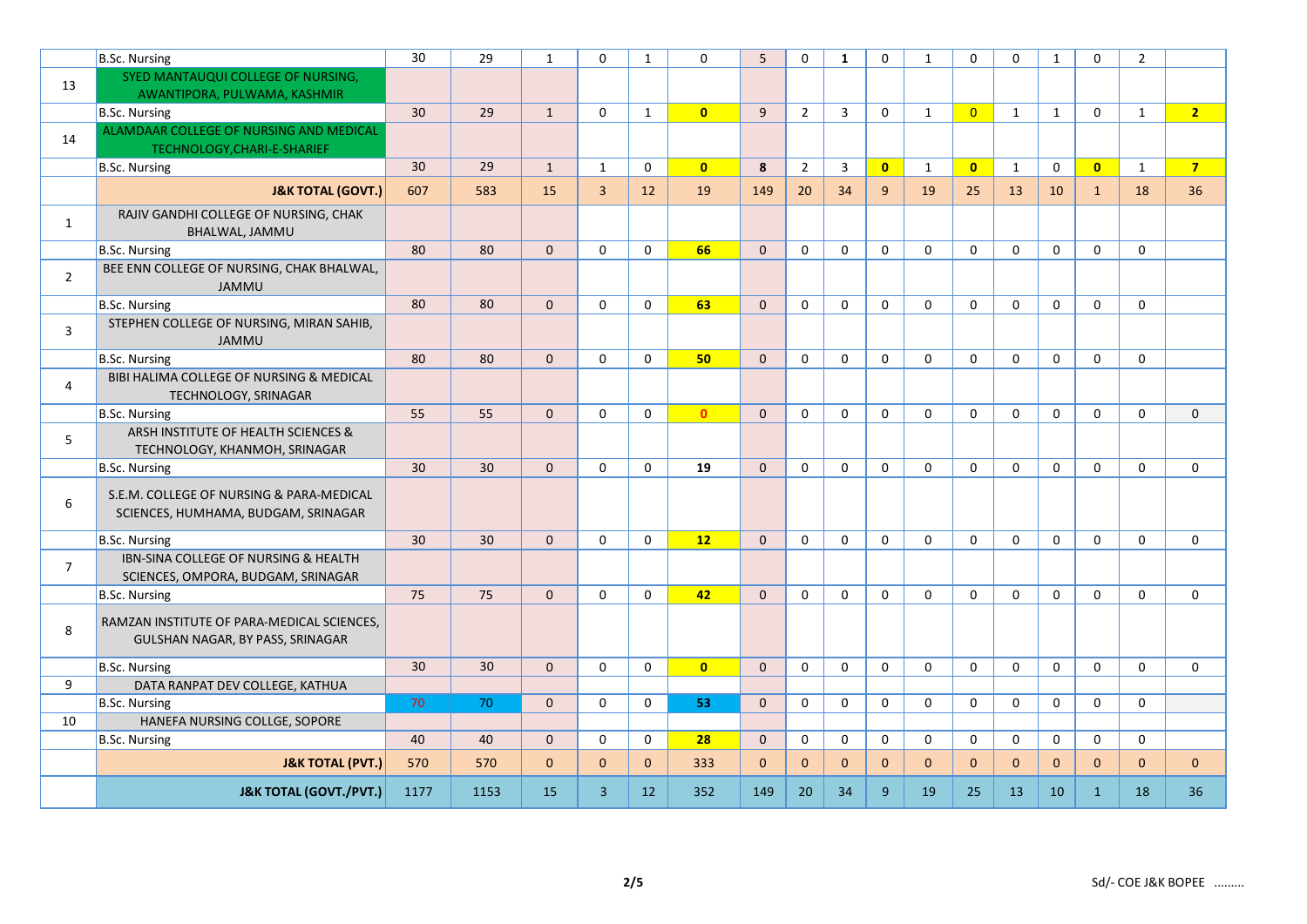| $02 - 01 - 21$ | <b>TENTATIVE</b>                          |               |           |                        |                |              | SEAT MATRIX OF CET-2020 (B.SC. PARA-MEDICAL COURSES) |                |                |                               |                    |                |                     |                    |                |                     | V <sub>2.5</sub>    | 2RC          |
|----------------|-------------------------------------------|---------------|-----------|------------------------|----------------|--------------|------------------------------------------------------|----------------|----------------|-------------------------------|--------------------|----------------|---------------------|--------------------|----------------|---------------------|---------------------|--------------|
|                | 2RC (FOR 28-01-2021)                      |               |           |                        |                |              | UT OF JAMMU & KASHMIR                                |                |                |                               |                    |                |                     |                    |                |                     | D6                  | SF+LOS       |
| SNO            | <b>DISCIPLINE/INSTITUTION</b>             | <b>INTAKE</b> | UT OF J&K | UT OF<br><b>LADAKH</b> | <b>KARGIL</b>  | <b>LEH</b>   | OM (54%)                                             | CAT.<br>(46%)  | <b>SC</b>      | <b>ST</b><br>$(8\%)$ $(10\%)$ | <b>OSC</b><br>(4%) | ALC/IB<br>(4%) | <b>RBA</b><br>(10%) | <b>CDP</b><br>(3%) | SP<br>(2%)     | <b>JKPM</b><br>(1%) | <b>PSP</b><br>(4% ) | Mgt.         |
| 1              | GOVT. MEDICAL COLLEGE, JAMMU              |               |           |                        |                |              |                                                      |                |                |                               |                    |                |                     |                    |                |                     |                     |              |
|                | B.Sc. Medical Lab Technology              | 20            | 19        | $\mathbf{1}$           | 1              | 0            | $\bullet$                                            | 3              | 0              | 1                             | 0                  | 0              | $\bf{0}$            | $\mathbf{1}$       | 0              | 0                   | $\mathbf{1}$        |              |
|                | <b>B.Sc. Operation Theatre Technology</b> | 20            | 19        | $\mathbf{1}$           | $\Omega$       | $\mathbf{1}$ | $\mathbf{0}$                                         | 6              | 0              | $\overline{2}$                | $\mathbf 0$        | $\mathbf{1}$   | 0                   | $\mathbf{1}$       | $\mathbf 0$    | 0                   | $\overline{2}$      |              |
|                | <b>B.Sc. Renal Dialysis Technology</b>    | 20            | 19        | $\mathbf{1}$           | 0              | $\mathbf 1$  | $\overline{4}$                                       | 8              | $\mathbf{1}$   | $\overline{2}$                | $\mathbf 0$        | $\mathbf{1}$   | $\overline{2}$      | $\mathbf{1}$       | 0              | 0                   | $\mathbf{1}$        |              |
|                | <b>B.Sc. Radiography Technology</b>       | 10            | 10        | $\Omega$               | 0              | $\mathbf 0$  | $\overline{0}$                                       | $\overline{3}$ | 1              | $\Omega$                      | $\mathbf{0}$       | 0              | $\mathbf{1}$        | $\Omega$           | $\mathbf{1}$   | $\Omega$            | $\Omega$            |              |
|                | B.Sc. Anaesthesia Technology              | 10            | 10        | $\mathbf 0$            | $\Omega$       | $\mathbf 0$  | $\bullet$                                            | 3              | $\mathbf{1}$   | $\mathbf{1}$                  | $\mathbf 0$        | $\mathbf{1}$   | 0                   | 0                  | $\pmb{0}$      | 0                   | $\Omega$            |              |
|                | <b>B.Sc. Cardiac Care Technology</b>      | 10            | 9         | $\mathbf{1}$           | $\mathbf{1}$   | $\mathbf 0$  | $\mathbf{1}$                                         | $\overline{3}$ | $\mathbf{1}$   | $\mathbf{1}$                  | $\mathbf 0$        | 0              | $\mathbf 0$         | 0                  | $\mathbf{1}$   | $\mathbf 0$         | $\Omega$            |              |
|                | <b>B.Sc. Respiratory Care Technology</b>  | 10            | 10        | $\mathbf{0}$           | 0              | $\mathbf 0$  | $\overline{4}$                                       | $\overline{a}$ | $\mathbf{1}$   | $\mathbf{1}$                  | $\mathbf 0$        | 1              | $\mathbf{1}$        | $\mathbf 0$        | 0              | $\mathbf 0$         | 0                   |              |
|                | <b>B.Sc. Neuro-Sciences Technology</b>    | 10            | 9         | $\mathbf{1}$           | $\Omega$       | $\mathbf{1}$ | $\mathbf{1}$                                         | $\overline{3}$ | 0              | $\mathbf{1}$                  | $\mathbf{0}$       | $\Omega$       | $\mathbf{1}$        | $\Omega$           | $\mathbf 0$    | $\Omega$            | $\mathbf{1}$        |              |
|                | <b>TOTAL</b>                              | 110           | 105       | 5                      | $\overline{2}$ | 3            | 10                                                   | 33             | 5              | 9                             | $\mathbf 0$        | $\overline{4}$ | 5                   | $\overline{3}$     | $\overline{2}$ | $\mathbf 0$         | 5 <sup>5</sup>      | $\mathbf{0}$ |
| $\overline{2}$ | GOVT. MEDICAL COLLEGE, KATHUA             |               |           |                        |                |              |                                                      |                |                |                               |                    |                |                     |                    |                |                     |                     |              |
|                | <b>B.Sc. Medical Lab Technology</b>       | 20            | 19        | $\mathbf{1}$           | $\mathbf{1}$   | $\Omega$     | 5 <sub>z</sub>                                       | $\overline{7}$ | $\overline{2}$ | $\overline{2}$                | $\mathbf{0}$       | $\mathbf{1}$   | 0                   | $\mathbf{1}$       | 0              | 0                   | $\mathbf{1}$        |              |
|                | <b>B.Sc. Operation Theatre Technology</b> | 20            | 20        | $\Omega$               | 0              | 0            | 5 <sub>1</sub>                                       | $\overline{7}$ | $\overline{2}$ | $\overline{2}$                | $\mathbf{0}$       | $\Omega$       | $\mathbf{2}$        | $\mathbf 0$        | $\mathbf{1}$   | 0                   | 0                   |              |
|                | <b>B.Sc. Renal Dialysis Technology</b>    | 20            | 19        | $\mathbf{1}$           | 0              | $\mathbf{1}$ | $\mathbf{1}$                                         | $\overline{7}$ | $\mathbf 0$    | $\overline{2}$                | $\mathbf{1}$       | $\mathbf{1}$   | $\mathbf{1}$        | $\mathbf{1}$       | $\mathbf 0$    | $\mathbf 0$         | $\mathbf{1}$        |              |
|                | <b>TOTAL</b>                              | 60            | 58        | $\overline{2}$         | $\mathbf{1}$   | $\mathbf 1$  | 11                                                   | 21             | $\overline{4}$ | 6                             | $\mathbf{1}$       | $\overline{2}$ | 3                   | $\overline{2}$     | $\mathbf{1}$   | $\mathbf 0$         | $\overline{2}$      | $\mathbf{0}$ |
| $\overline{3}$ | GOVT. MEDICAL COLLEGE, RAJOURI            |               |           |                        |                |              |                                                      |                |                |                               |                    |                |                     |                    |                |                     |                     |              |
|                | <b>B.Sc. Medical Lab Technology</b>       | 20            | 19        | $\mathbf{1}$           | $\mathbf{1}$   | 0            | 5                                                    | 8              | $\overline{2}$ | $\overline{2}$                | 0                  | $\mathbf{1}$   | $\mathbf{1}$        | $\mathbf{1}$       | 0              | 0                   | $\mathbf{1}$        |              |
|                | <b>B.Sc. Operation Theatre Technology</b> | 20            | 20        | $\mathbf 0$            | $\Omega$       | $\mathbf 0$  | $\overline{\mathbf{8}}$                              | $\overline{7}$ | $\overline{2}$ | $2^{\circ}$                   | $\mathbf 0$        | 0              | $\mathbf{1}$        | $\pmb{0}$          | $\mathbf{1}$   | $\mathbf{1}$        | $\mathbf 0$         |              |
|                | <b>B.Sc. Renal Dialysis Technology</b>    | 20            | 19        | $\mathbf{1}$           | $\mathbf{0}$   | $\mathbf 1$  | $\overline{7}$                                       | $\overline{7}$ | $\mathbf{1}$   | $\overline{2}$                | $\mathbf 0$        | $\mathbf{1}$   | $\mathbf{1}$        | $\mathbf{1}$       | $\mathbf 0$    | 0                   | $\mathbf{1}$        |              |
|                | <b>TOTAL</b>                              | 60            | 58        | $\overline{2}$         | $\mathbf{1}$   | $\mathbf{1}$ | 20                                                   | 22             | 5              | 6                             | $\Omega$           | $\overline{2}$ | $\overline{3}$      | $\overline{2}$     | $\mathbf{1}$   | $\mathbf{1}$        | $\overline{2}$      | $\mathbf{0}$ |
| 4              | GOVT. MEDICAL COLLEGE, DODA               |               |           |                        |                |              |                                                      |                |                |                               |                    |                |                     |                    |                |                     |                     |              |
|                | <b>B.Sc. Medical Lab Technology</b>       | 20            | 19        | $\mathbf{1}$           | $\mathbf{1}$   | 0            | 3 <sup>1</sup>                                       | 6              | $\mathbf{1}$   | $\overline{2}$                | 0                  | $\mathbf{1}$   | 0                   | $\mathbf{1}$       | 0              | 0                   | $\mathbf{1}$        |              |
|                | <b>B.Sc. Operation Theatre Technology</b> | 20            | 20        | $\mathbf{0}$           | 0              | $\mathbf 0$  | 5 <sub>5</sub>                                       | $\overline{7}$ | $\overline{2}$ | $\overline{2}$                | $\mathbf{1}$       | 0              | $\mathbf 1$         | 0                  | $1\,$          | $\mathbf 0$         | $\mathbf 0$         |              |
|                | <b>B.Sc. Renal Dialysis Technology</b>    | 20            | 19        | $\mathbf{1}$           | 0              | $\mathbf{1}$ | $\mathbf{1}$                                         | $\overline{7}$ | $\mathbf{1}$   | $\overline{2}$                | $\mathbf{0}$       | $\mathbf{1}$   | $\mathbf{1}$        | $\mathbf{1}$       | $\mathbf 0$    | $\mathbf 0$         | $\mathbf{1}$        |              |
|                | <b>TOTAL</b>                              | 60            | 58        | $\overline{2}$         | $\mathbf{1}$   | $\mathbf{1}$ | 9                                                    | 20             | 4              | 6                             | $\mathbf{1}$       | $\overline{2}$ | $\overline{2}$      | $\overline{2}$     | $\mathbf{1}$   | $\mathbf{0}$        | $\overline{2}$      | $\mathbf{0}$ |
| 5              | GOVT. MEDICAL COLLEGE, SRINAGAR           |               |           |                        |                |              |                                                      |                |                |                               |                    |                |                     |                    |                |                     |                     |              |
|                | <b>B.Sc. Medical Lab Technology</b>       | 20            | 19        | $\mathbf{1}$           | 1              | 0            | $\bullet$                                            | 5              | $\overline{2}$ | 0                             | 0                  | $\mathbf{1}$   | 0                   | $\mathbf{1}$       | 0              | 0                   | $\mathbf{1}$        |              |
|                | <b>B.Sc. Operation Theatre Technology</b> | 20            | 19        | $\mathbf{1}$           | $\mathbf{1}$   | $\mathbf 0$  | $\overline{0}$                                       | $\overline{3}$ | $\overline{2}$ | 0                             | $\mathbf 0$        | 0              | $\mathbf 0$         | $\mathsf 0$        | $\mathbf 0$    | 0                   | $\mathbf{1}$        |              |
|                | <b>B.Sc. Renal Dialysis Technology</b>    | 20            | 19        | $\mathbf{1}$           | $\Omega$       | $\mathbf{1}$ | $\bullet$                                            | 5              | $\mathbf{1}$   | $\overline{2}$                | $\mathbf 0$        | $\mathbf{1}$   | $\mathbf 0$         | $\mathbf{1}$       | $\pmb{0}$      | 0                   | $\mathbf 0$         |              |
|                | <b>B.Sc. Radiography Technology</b>       | 10            | 9         | $\mathbf 0$            | 0              | $\mathbf 0$  | $\bullet$                                            | $\overline{2}$ | $\mathbf{1}$   | 0                             | $\mathbf 0$        | 0              | $\mathbf 0$         | 0                  | 0              | 0                   | $\mathbf{1}$        |              |
|                | B.Sc. Anaesthesia Technology              | 10            | 10        | $\Omega$               | $\Omega$       | $\Omega$     | $\bullet$                                            | 3              | $\mathbf{1}$   | $\mathbf{1}$                  | $\mathbf{0}$       | 1              | $\bullet$           | 0                  | 0              | $\Omega$            | $\Omega$            |              |
|                | <b>B.Sc. Cardiac Care Technology</b>      | 10            | 9         | $\mathbf{1}$           | $\Omega$       | $\mathbf{1}$ | $\bullet$                                            | $\overline{2}$ | $\mathbf{1}$   | $\mathbf{1}$                  | $\mathbf 0$        | 0              | 0                   | 0                  | $\mathbf 0$    | 0                   | $\Omega$            |              |
|                | <b>B.Sc. Respiratory Care Technology</b>  | 10            | 10        | $\mathbf{0}$           | 0              | 0            | $\overline{0}$                                       | $\overline{4}$ | $\mathbf{1}$   | $\mathbf{1}$                  | $\mathbf 0$        | $\mathbf{1}$   | $\mathbf 0$         | 0                  | $\mathbf 0$    | 0                   | $\mathbf{1}$        |              |
|                | <b>B.Sc. Neuro-Sciences Technology</b>    | 10            | 9         | $\mathbf 1$            | $\mathbf{1}$   | $\mathbf 0$  | $\mathbf 0$                                          | $\overline{2}$ | $\pmb{0}$      | $\mathbf{1}$                  | $\pmb{0}$          | 0              | $\mathbf 0$         | $\mathbf 1$        | $\pmb{0}$      | 0                   | 0                   |              |
|                | <b>B.Sc. Radiotherapy</b>                 | 10            | 10        | $\Omega$               | 0              | $\Omega$     | $\Omega$                                             | 4              | $\mathbf{1}$   | $\mathbf{1}$                  | $\Omega$           | $\Omega$       | $\mathbf{0}$        | $\mathbf{1}$       | $\mathbf{1}$   | $\Omega$            | $\Omega$            |              |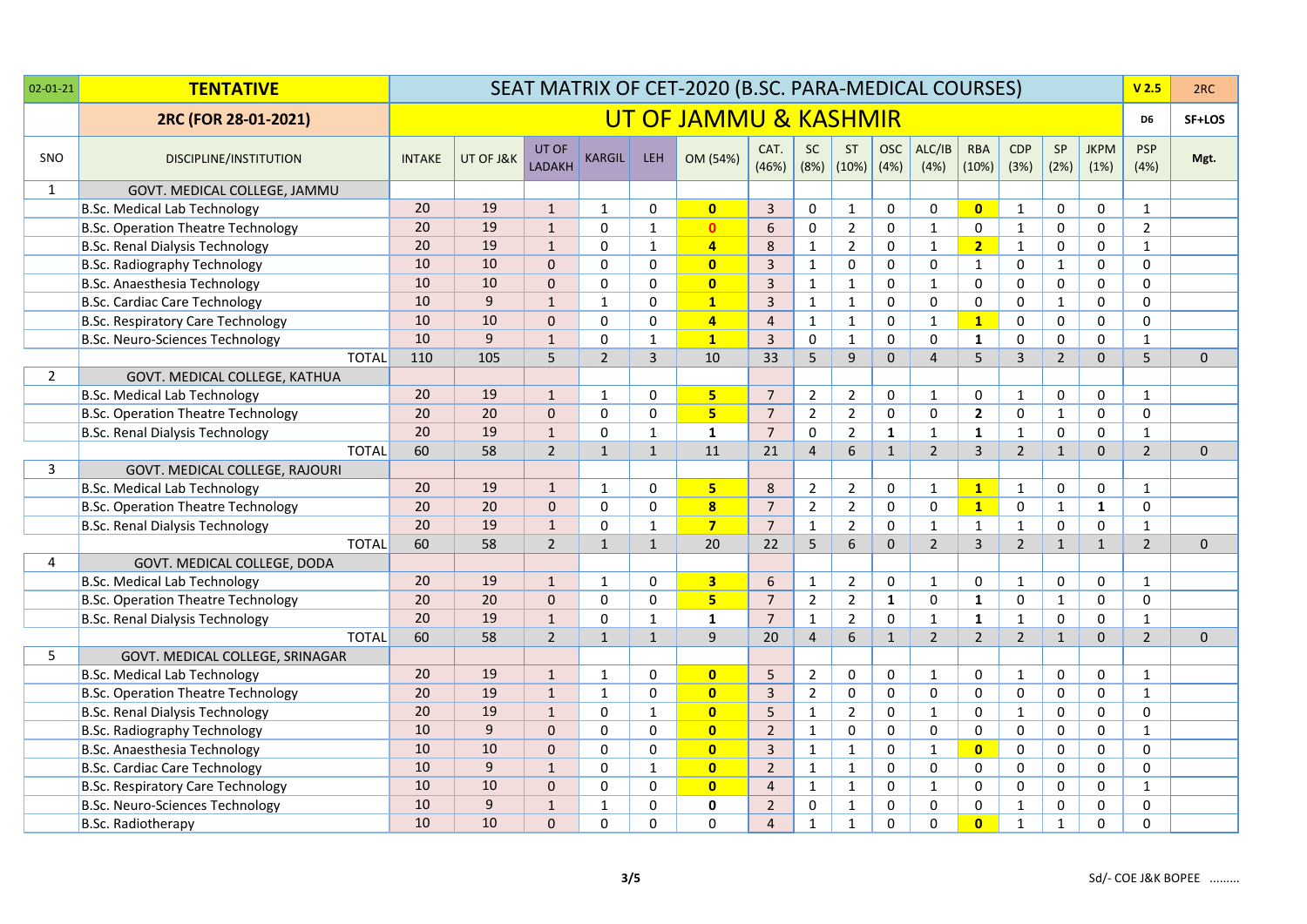|                | <b>B.Sc. Physiotherapy</b>                                                     | 20  | 19  | $\mathbf{1}$   | $\Omega$       | -1             | $\overline{0}$          | 6              | $\mathbf{1}$   | $\overline{2}$ | 0              | $\mathbf{1}$ | $\overline{0}$ | $\Omega$       | $\mathbf{1}$   | 0              | 1              |              |
|----------------|--------------------------------------------------------------------------------|-----|-----|----------------|----------------|----------------|-------------------------|----------------|----------------|----------------|----------------|--------------|----------------|----------------|----------------|----------------|----------------|--------------|
|                | <b>TOTAL</b>                                                                   | 140 | 133 | 6              | $\overline{3}$ | 3              | $\Omega$                | 36             | 11             | 9              | $\mathbf 0$    | 5            | $\Omega$       | $\overline{4}$ | $\overline{2}$ | $\mathbf{0}$   | 5              | $\mathbf 0$  |
| 6              | GOVT. MEDICAL COLLEGE, ANANTNAG                                                |     |     |                |                |                |                         |                |                |                |                |              |                |                |                |                |                |              |
|                | <b>B.Sc. Medical Lab Technology</b>                                            | 20  | 19  | $\mathbf{1}$   | $\mathbf{1}$   | $\Omega$       | $\mathbf{0}$            | 6              | $\mathbf{1}$   | $\overline{2}$ | 0              | 1            | 0              | $\mathbf{1}$   | $\mathbf 0$    | 0              | $\mathbf{1}$   |              |
|                | <b>B.Sc. Operation Theatre Technology</b>                                      | 20  | 20  | $\Omega$       | $\Omega$       | $\Omega$       | $\overline{0}$          | 6              | $\overline{2}$ | $\overline{2}$ | $\mathbf 0$    | 1            | $\mathbf{0}$   | $\mathbf{0}$   | $\Omega$       | 0              | $\mathbf{1}$   |              |
|                | <b>B.Sc. Renal Dialysis Technology</b>                                         | 20  | 19  | $\mathbf{1}$   | 0              | $\mathbf{1}$   | $\overline{\mathbf{0}}$ | 6              | $\mathbf{1}$   | $\overline{2}$ | $\mathbf 0$    | $\mathbf{1}$ | 0              | $\mathbf{1}$   | 0              | 0              | $\mathbf{1}$   |              |
|                | <b>B.Sc. Radiography Technology</b>                                            | 10  | 10  | $\Omega$       | $\Omega$       | $\Omega$       | $\overline{0}$          | $\overline{2}$ | 1              | 1              | $\Omega$       | 0            | $\mathbf{0}$   | $\mathbf{0}$   | $\mathbf{0}$   | 0              | $\Omega$       |              |
|                | B.Sc. Anaesthesia Technology                                                   | 10  | 9   | $\Omega$       | $\Omega$       | $\Omega$       | $\Omega$                | $\overline{2}$ | $\Omega$       | $\mathbf{1}$   | $\Omega$       | 0            | $\Omega$       | $\mathbf{0}$   | 1              | $\Omega$       | $\Omega$       |              |
|                | <b>TOTAL</b>                                                                   | 80  | 77  | $\overline{2}$ | $\mathbf{1}$   | $\mathbf 1$    | $\mathbf{0}$            | 22             | 5              | 8              | $\mathbf{0}$   | 3            | $\Omega$       | $\overline{2}$ | $\mathbf{1}$   | $\Omega$       | $\overline{3}$ | $\mathbf{0}$ |
| $\overline{7}$ | GOVT. MEDICAL COLLEGE, BARAMULLA                                               |     |     |                |                |                |                         |                |                |                |                |              |                |                |                |                |                |              |
|                | <b>B.Sc. Medical Lab Technology</b>                                            | 20  | 19  | $\mathbf{1}$   | $\Omega$       | 1              | $\mathbf{0}$            | 6              | 1              | $\overline{2}$ | 0              | $\mathbf{1}$ | $\Omega$       | $\mathbf{1}$   | $\mathbf 0$    | 0              | $\mathbf{1}$   |              |
|                | <b>B.Sc. Operation Theatre Technology</b>                                      | 20  | 20  | $\mathbf{0}$   | $\Omega$       | $\Omega$       | $\mathbf{0}$            | 6              | $\overline{2}$ | $\overline{2}$ | 0              | 1            | 0              | $\mathbf{0}$   | $\mathbf 0$    | 0              | $\mathbf{1}$   |              |
|                | <b>B.Sc. Renal Dialysis Technology</b>                                         | 20  | 19  | $\mathbf{1}$   | 1              | 0              | $\overline{0}$          | $\overline{7}$ | $\mathbf{1}$   | $\overline{2}$ | 0              | 1            | $\mathbf{1}$   | $\mathbf{1}$   | 0              | 0              | 1              |              |
|                | <b>B.Sc. Radiography Technology</b>                                            | 10  | 10  | $\mathbf{0}$   | $\Omega$       | 0              | $\mathbf{0}$            | 3              | $\mathbf{1}$   | $\mathbf{1}$   | $\mathbf 0$    | 0            | $\mathbf{0}$   | 0              | 1              | $\Omega$       | $\Omega$       |              |
|                | B.Sc. Anaesthesia Technology                                                   | 10  | 9   | $\mathbf{1}$   | $\Omega$       | 1              | $\mathbf{0}$            | $\overline{2}$ | $\mathbf{1}$   | $\mathbf{1}$   | $\mathbf 0$    | 0            | 0              | $\mathbf 0$    | 0              | 0              | $\Omega$       |              |
|                | <b>TOTAL</b>                                                                   | 80  | 77  | 3              | $\mathbf{1}$   | $\overline{2}$ | $\mathbf{0}$            | 24             | 6              | 8              | $\mathbf{0}$   | 3            | $\mathbf{1}$   | $\overline{2}$ | $\mathbf{1}$   | $\mathbf{0}$   | $\overline{3}$ | $\mathbf{0}$ |
|                | <b>J&amp;K TOTAL (GOVT.)</b>                                                   | 590 | 566 | 22             | 10             | 12             | 50                      | 178            | 40             | 52             | $\overline{2}$ | 21           | 14             | 17             | 9              | $\mathbf{1}$   | 22             | $\mathbf{0}$ |
| 1              | DR. QADRI'S COLLEGE OF MEDICAL LABORATORY<br>TECHNOLOGY, KARAN NAGAR, SRINAGAR |     |     |                |                |                |                         |                |                |                |                |              |                |                |                |                |                |              |
|                | <b>B.Sc. Medical Lab Technology</b>                                            | 38  | 38  | $\mathbf 0$    | $\Omega$       | $\Omega$       | 17                      | $\Omega$       | $\mathbf 0$    | $\Omega$       | $\mathbf 0$    | 0            | $\mathbf{0}$   | 0              | $\mathbf 0$    | 0              | $\Omega$       | 8            |
|                | <b>TOTAL</b>                                                                   | 38  | 38  | $\mathbf{0}$   | $\mathbf 0$    | $\mathbf 0$    | 17                      | $\mathbf{0}$   | $\mathbf{0}$   | $\mathbf 0$    | $\mathbf{0}$   | $\mathbf{0}$ | $\Omega$       | $\mathbf{0}$   | $\mathbf 0$    | $\overline{0}$ | $\mathbf{0}$   | 8            |
| $\overline{2}$ | DOLPHIN INSTITUTE OF MEDICAL SCIENCES &<br>TECHNOLOGY, TAHAB, PULWAMA          |     |     |                |                |                |                         |                |                |                |                |              |                |                |                |                |                |              |
|                | <b>B.Sc. Medical Lab Technology</b>                                            | 25  | 25  | $\mathbf 0$    | 0              | 0              | 12                      | $\mathbf{0}$   | $\mathbf 0$    | $\Omega$       | $\mathbf 0$    | 0            | 0              | 0              | $\mathbf 0$    | 0              | 0              |              |
|                | <b>B.Sc. Operation Theatre Technology</b>                                      | 25  | 25  | $\mathbf 0$    | 0              | 0              | <b>13</b>               | 0              | $\mathbf 0$    | $\mathbf 0$    | $\mathbf 0$    | 0            | 0              | $\mathbf 0$    | 0              | 0              | 0              |              |
|                | <b>B.Sc. Radiography Technology</b>                                            | 25  | 25  | $\mathbf 0$    | $\Omega$       | 0              | 12                      | $\Omega$       | $\mathbf 0$    | 0              | $\mathbf 0$    | 0            | 0              | $\mathbf 0$    | 0              | 0              | 0              |              |
|                | <b>TOTAL</b>                                                                   | 75  | 75  | $\Omega$       | $\Omega$       | $\Omega$       | 37                      | $\Omega$       | $\Omega$       | $\Omega$       | $\Omega$       | $\Omega$     | $\Omega$       | $\Omega$       | $\Omega$       | $\Omega$       | $\Omega$       | $\Omega$     |
| 3              | ARSH INSTITUTE OF HEALTH SCIENCES &<br>TECHNOLOGY, KHANMOH, SRINAGAR           |     |     |                |                |                |                         |                |                |                |                |              |                |                |                |                |                |              |
|                | <b>B.Sc. Operation Theatre Technology</b>                                      | 30  | 30  | $\Omega$       | $\Omega$       | $\Omega$       | $\overline{7}$          | $\Omega$       | $\mathbf 0$    | $\Omega$       | $\mathbf 0$    | $\Omega$     | $\mathbf{0}$   | $\Omega$       | $\mathbf 0$    | $\Omega$       | $\Omega$       |              |
|                | <b>TOTAL</b>                                                                   | 30  | 30  | $\Omega$       | $\Omega$       | $\Omega$       | $\overline{7}$          | $\Omega$       | $\Omega$       | $\Omega$       | $\Omega$       | $\Omega$     | $\Omega$       | $\Omega$       | $\Omega$       | $\Omega$       | $\Omega$       | $\mathbf{0}$ |
|                | <b>J&amp;K TOTAL (PVT.)</b>                                                    | 143 | 143 | $\mathbf{0}$   | $\Omega$       | $\Omega$       | 61                      | $\Omega$       | $\mathbf{0}$   | $\Omega$       | $\mathbf{0}$   | $\Omega$     | $\Omega$       | $\Omega$       | $\mathbf{0}$   | $\Omega$       | $\Omega$       | 8            |
|                | J&K TOTAL (GOVT./PVT.)                                                         | 733 | 709 | 22             | 10             | 12             | 111                     | 178            | 40             | 52             | $\overline{2}$ | 21           | 14             | 17             | 9              | $\mathbf{1}$   | 22             | 8            |